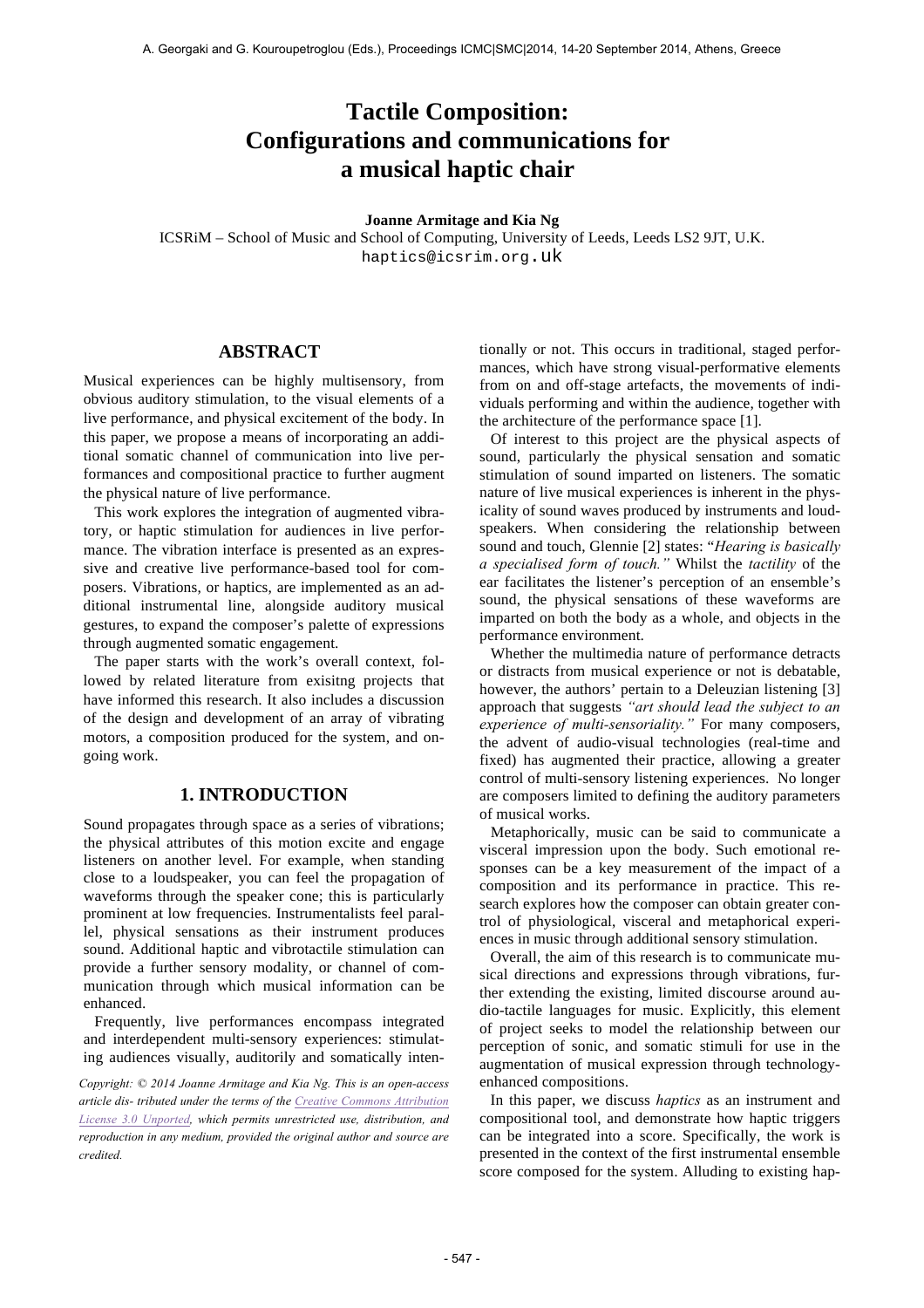tic works, whilst considering new techniques, this paper seeks to describe the design of a bespoke haptic hardware alongside its compositional potential, primarily as a processed *instrument*, with a view to it becoming an expressive tool.

This paper is structured as follows: Section 2 presents a background literature survey incorporating, an overview of the physiology and psychology of touch, haptic systems in accessibility and entertainment, and systems utilising related techniques. Section 3 presents the design and development of the individual system components, with composition being discussed in Section 4. The paper closes with a discussion of on-going work and conclusions.

# **2. BACKGROUND**

Through a combination of an increased physiological understanding of touch, the accessibility of multimedia forms, and hardware advancements, research into haptic technology systems has made rapid progress in the past decade. Discussions include the psychophysical and perceptual applications of tactility, in fields such as medicine and health, accessibility, safety as well as media and entertainment.

This section discusses the basic mechanisms involved in *touching* alongside principles of its perception and integration with other sensory modalities. A discourse on both historic and current projects is given, encompassing a range of haptics in human-computer interactions (HCI) applications, with a particular focus on accessibility, entertainment and music performance.

#### **2.1 The Sense of Touch**

There are four different types of mechanoreceptors located within the skin and subcutaneous tissues [4]. Receptors, or nerve endings are located all over the body, covering most areas. Denser receptor clusters are often found in the skin, particularly around hair follicles, but also around joints, muscles, and blood vessels and within the ear. Stimulating different combinations of these receptor distributions affects the dimensions of our sensation. In that, a cutaneous sensation, that only affects skin receptors, is different to a more kinaesthetic movement, where receptors in the skin, muscle and joints can be excited.

This project is interested in the relationship between events stimulating both the haptic and auditory systems. The abovementioned nerves within the ear, specifically the cochlea (the receptive structure of the ear), are essentially sound, or vibrations information pathway to the brain [5]. To be more precise, the ear provides us with a more attuned, or focused representation of sound's vibrations that are *felt* by our body in its entirety. Despite the clear similarities and relationship between them, there is limited discourse on the integration of the haptic and auditory.

### **2.2 Haptic Illusions**

There are a range of known haptic illusions, that influence how we perceive touch. Haptic and tactile illusions can fall into two main categories, those effecting an individual's perception of the physical attributes of an object, and haptic spatial perception. Illusions can be induced through *active touch*, or 'touching', where the environment and surrounding objects are decoded through exploratory feel, and *passive touch*, or 'being touched', which presents a tactile communication channel for information to be unwittingly relayed through stimulation of the skin [6].

Our perception of the spatial location and distance between vibrations can be influenced by actuator location and onset. Of particular interest to this project is vibrotactile apparent motion (VAM), described by Niwa *et al.* [7], "*When activating two or more tactors sequentially with a certain timing, the stimulation point is perceived as if it is moving continuously from one position to another, although the physical stimulating points are discrete.*" In this project, VAM techniques are employed alongside another technique known as sensory funnelling. A further discussion and analysis of these phenomena can be found in Lederman and Jones [8].

### **2.3 Haptic Systems and Applications**

Haptic technology systems focus on relaying information to users via stimulation of the skin. These technologies are commonly found in both consumer and research environments. In consumer electronics, products such as mobile phones and games controllers often incorporate some element of haptic feedback.

### *2.3.1 Haptic Chairs*

The integration of tactile stimulation into a chair for entertainment purposes is not a novel concept. In 1959, director William Castle introduced the 'Percepto' seat alongside his film *The Tingler*. The seats were built from vibrators salvaged from World War II aircraft and activated at random by the projectionist during specific scenes in the movie [9]. A similar concept has endured through smaller scale productions in amusements parks, and some cinemas.

Haptic technology systems have been designed, with a focus on enhancing the listening experience for the hearing-impaired. For example, Nanayakkara's [10] haptic chair explored the relationship between auditory, visual and the somatic sensory modalities. Speakers are integrated into the chair to physically recreate the vibrations of the audio. Vibrotactile feedback, together with synchronised visuals, is designed to augment the music listening experience for the hearing-impaired.

Similarities can be drawn between this work and the development of existing auditory-vibrotactile chairs. However, Nanayakkara's work focuses on congruent, analogous reconstructions of sound, enhancing aspects of it that are already apparent. The work described in this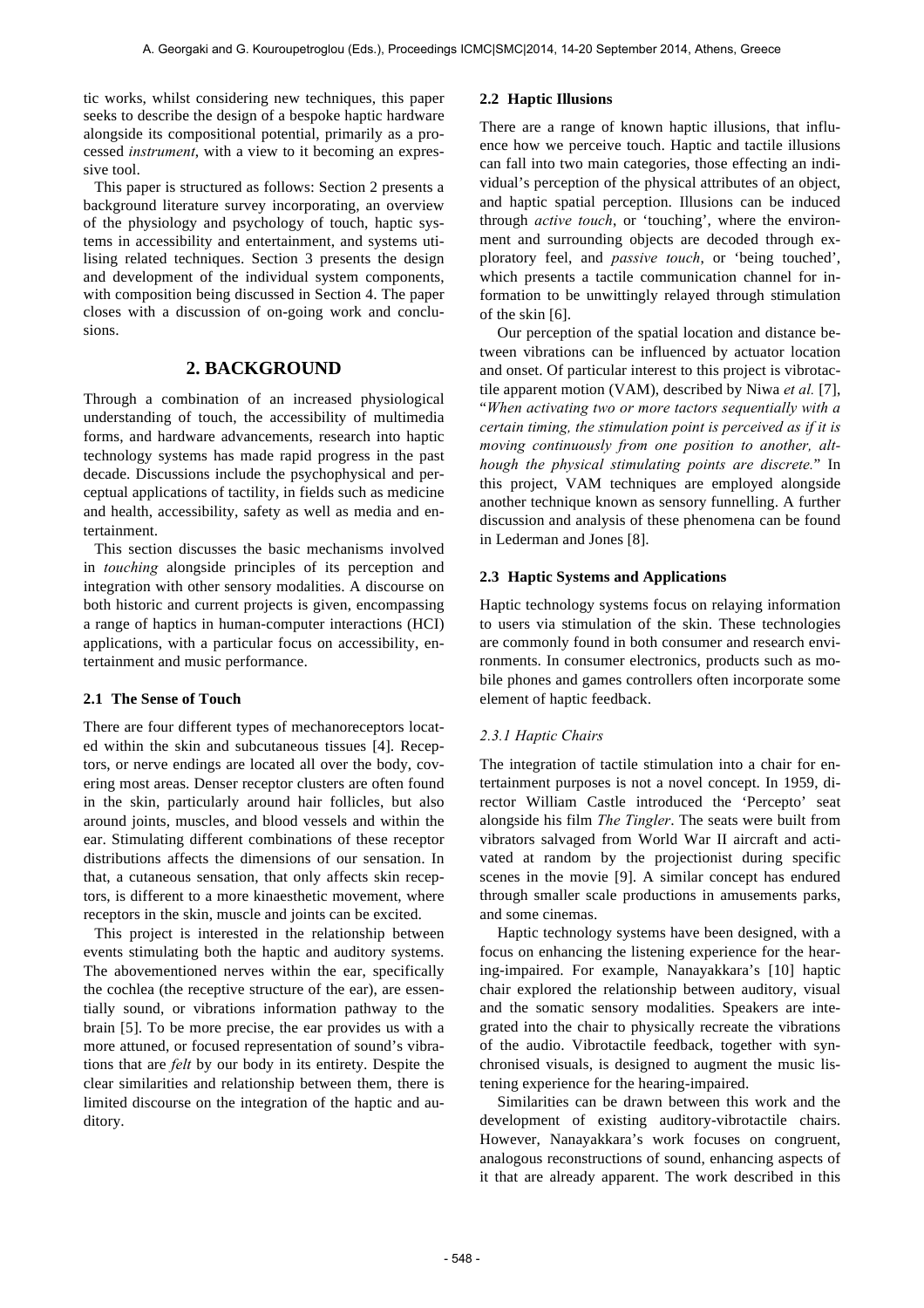paper has a clear distinction; overall it seeks to engage listeners in sonic experiences without necessary reference to an existing audio waveform. It seeks to flexibly facilitate somatic excitation in more abstracted paradigms, for example, as part of a stochastic process, or to highlight unapparent aspects of sound and even to work incongruently with musical gestures.

More recently, Israr and Poupyrev [11] designed a 'Surround Haptics' algorithm, for use in a gaming chair, that uses some of the haptic illusions alluded to previously. Application of such techniques allows a lower resolution display (4 x 3 actuators) reducing device cost and intrusiveness. The vibrations produce a smooth haptic motion through 'virtual actuators' that can occur between any two physical actuators on the grid.

# *2.3.2 Haptics, Music and Research*

Research has been conducted into the application of haptics in musical performance systems. Hayes and Michalakos [12] propose a system to aid improvised performance through the use of networked vibrating motors. Berdahl *et al.* [13] design a system, which uses a thimble to indicate correct fingering position through haptic feedback. There are numerous other implementations of haptics in musical performance, including new interfaces for musical expression and communication of tempo [14].

# **3. HAPTIC SYSTEM DESIGN**

A haptic system comprising of hardware and software components has been designed for composers and integrated into concert halls for performance. It incorporates various hardware and software modules, for synchronisation, trans-domain mapping and media rendering. The main hardware component is the haptic seat cover that can be placed over chairs. Alongside the modular and flexible hardware design, similarly adaptable software is implemented to allow multiple application scenarios in instrumental and electronic, live and fixed media performances.

In this section the design and development of the system, with a particular focus on implementation and integration of haptic devices into the performance space, will be described. Specifications of the system are overviewed, alongside hardware and software development concepts and implementation.

### **3.1 System Overview**

The design requirement of the overall system can be considered as four distinct modules: Media preparations, performance following and synchronisation, mapping, and reconstruction. In achieving this projects aim a method of incorporating additional haptic data into a score has been designed. Two methods of performance tracking including manual score following (with a sensor interface) and real-time audio analysis, allowing synchronisation of the musical line with haptic events. When the score and audio data have been captured, the data streams are synchronised.

With a trans-domain mapping engine, a set of mapping strategies translates the data within the defined parameters of the haptic feedback method. Software and bespoke hardware are required to render the haptic feedback, reconstructing data into vibrations, as well as additional media content (see Figure 1).



additional multimodal augmentations

**Figure 1**. Overall architecture design.

### **3.2 Design**

#### *3.2.1 Representation*

Augmentation of the musical score in this context requires the incorporation of haptic triggers to cue tactile events. In the example considered later in this paper, the haptic controls are pre-composed. Pieces composed specifically for the system are converted directly into the machine-readable format. At this stage, other events and cues can be added to the score including triggers for the additional modalities (lighting, visuals etc.). Further dialogue about scoring haptics is given in Section 3.2.5. Optical music recognition techniques (OMR) can be applied to pre-existing scores, converting them to a machinereadable representation with additional multimedia capabilities [15,16].

#### *3.2.2 Performance Tracking and Synchronisation*

There are two tracking operation models implemented in this system, including manual, or assisted score following techniques, similar to those employed by Dannenberg [17]. In this instance, the beat is communicated through tapping. Simultaneously, the live signal produced by the ensemble is analysed to detect audio events and trigger haptic cues. This is referenced with the manual score following, matching the onsets from the audio source to the score in a localised, small window. These data streams are then integrated and synchronised realising a multimodal approach to score following.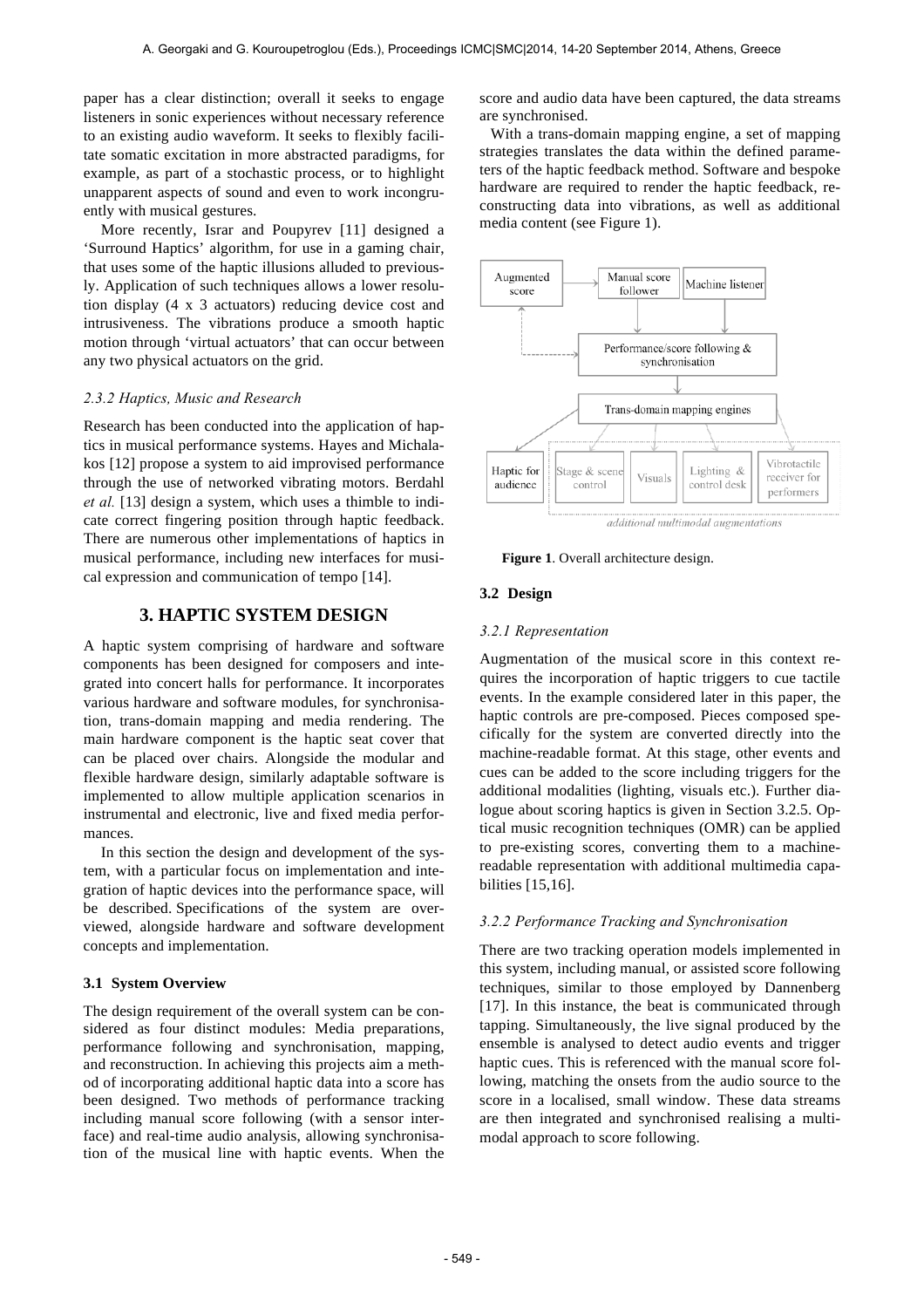### *3.2.3 Haptics Hardware Design*

The hardware used to translate the control signals into haptic feedback consists of a two dimensional array of actuators. The initial prototype interfaced the motor array with a single driver, with 16 individual outputs and a microcontroller; this allows control of pulse width modulation (PWM), onset and duration of each individual motor. At this present stage, a grid of 4 x 4 vibrating motors has been implemented (see Figure 2).

The overall design and integration of the array is key to allowing ease and flexibility of installation on a range of chairs. Presently, a light aluminium structure of four horizontal and four vertical narrow strips has been implemented, allowing the cover to be moulded to the contours of the seat. The structure is held in place at the back of the chair with straps.

#### *3.2.4 Haptics Software Design*

A configurable and extensible transdomain mapping strategy is currently being employed. Informed by existing literature on haptic perception and psychophysics [18, 19], a prototype algorithm to precisely control the actuator output and facilitate haptic rendering has been developed. At this stage there are several parameters of vibration that can be controlled by the software including duration, intensity, and location. The system is currently designed to facilitate haptic reconstructions preprogramed and triggered by the composer, with a view to extending it to include functionality to produce *ad-lib.* reconstructions for pre-existing works.



**Figure 2**. Haptic gestural path through VAM.

This project is particularly interested in illusions, or psychophysical phenomena, that can enhance user experience and reduce hardware requirement. We are currently trialling an implementation of VAM, with coin-type ERM motors (see Figure 2).

# **4. HAPTICS IN COMPOSITION**

The instrumental ensemble work *Traum* (see Figure 3) was designed as an initial system prototype to validate an approach for the simultaneous notation and implementation of haptic stimuli and musical instruments. In this work the haptic line, much like the instrumental lines, is derived from a stochastic process applied to a data set. It is conceived as an individual instrumental alongside acoustic instruments. Using a similar notation style to traditional western transcriptions, but with custom "H" note-head, the haptic *notes* contain data relating to vibration onset, duration, speed and position. Combinations of these parameters were specified as part of the compositional process.



**Figure 3**. Scoring for haptics in the composition, *Traum*. The haptic line is the 5<sup>th</sup> stave from the top.

# **5. ON-GOING AND FUTURE WORK**

#### *5.1.1 Hardware Design*

A more advanced actuator hardware design is currently being prototyped using the Texas Instruments DVR2605 haptic driver. These drivers come with pre-loaded waveforms and are compatible with both eccentric rotating mass (ERM) and linear resonant actuator (LRA) motor types, something that was unable to be implemented in the previous design iteration.

An individual microcontroller is used for each driver circuit to give maximum flexibility. The PWM signals and extra control available allow different configurations to be tested without changing the hardware. For further prototype iterations, different casing materials, including silicon are being explored to provide a comfortable seat, with efficient vibration

### *5.1.2 Hardware Validation*

In validating the system as a whole, a particular focus is upon perceptually measuring the user's response to haptic stimuli when combined with audio, and the nature of a user's organic and learned response. This will allow a basic understanding of the psychophysical correlates between musical and haptic gestures. This is an on-going project; the validation results of this prototype will guide future revisions, and results from an initial validation comparing the experience of users during a performance with and without the vibrating system are currently being analysed.

#### *5.1.3 Haptic Composition*

Several compositional works, incorporating the use of this haptic motor array are currently in development. These works consider haptics as a medium to augment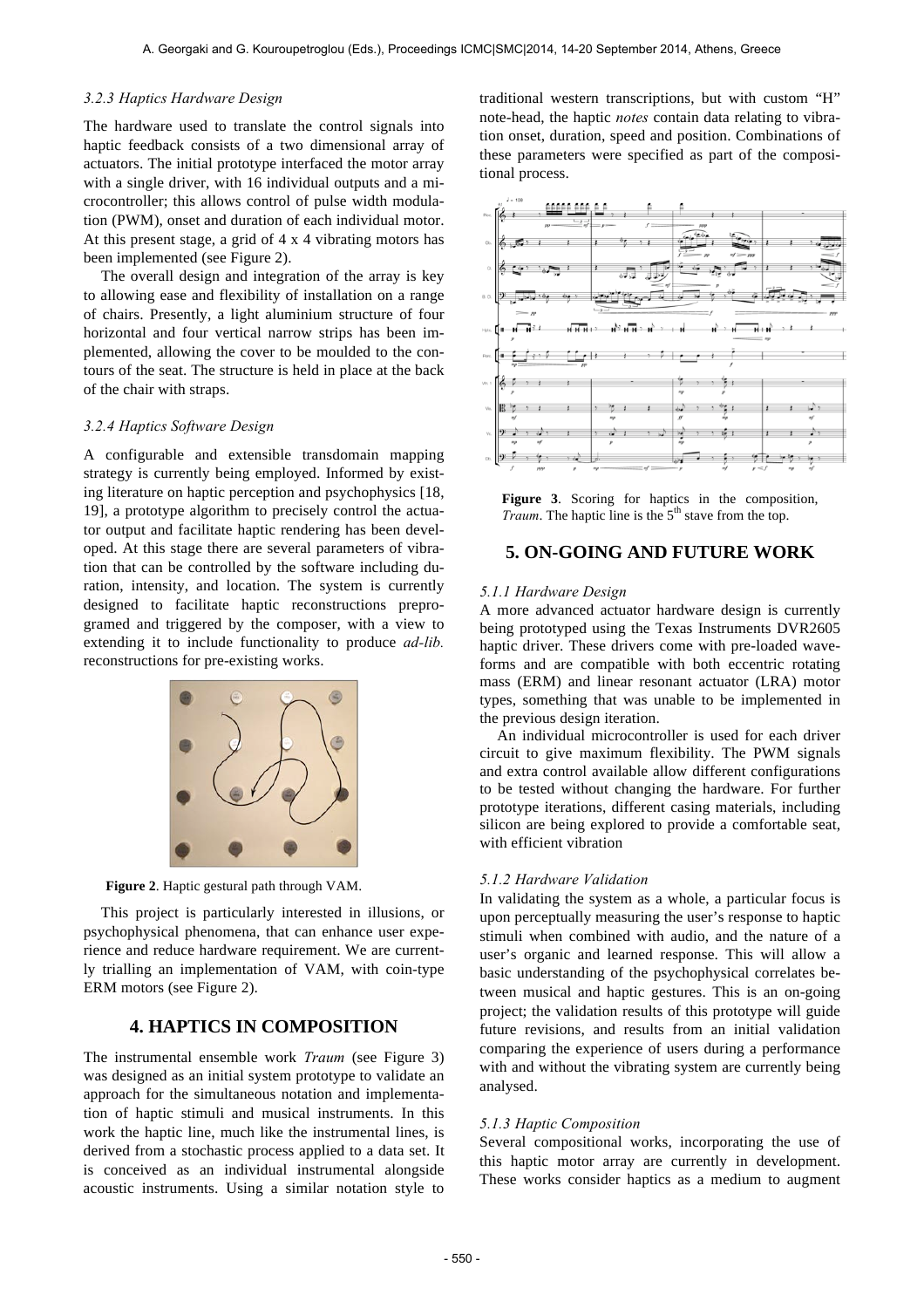compositional practice in different ways, as a static or dynamic entity in fixed media and generative works, as well as an interactive object in ensemble performance.

One significant consideration for the composer has been the role of the haptic line in terms of its ability to act as both a 'standalone instrument' and an expressive control mechanism, behaving congruently or incongruently with sound. As a purely congruent structure, the haptic line features as a physically analogous sound representation that although useful in the appropriate scenario, does not fully exploit the affective multi-sensorial potential of the technology.

The standalone approach is apparent in a percussion work in progress that considers the actuators as an instrument, composed as part of a stochastic process that defines the rest of the musical lines. Conversely, a fixedmedia stereo work is implementing haptics as an expressive, control-based tool to reflect a sense of tactileauditory space to the listener.

Once the aforementioned hardware design refinements have been completed, we hope to expand the number of composers working with the device, encouraging a richer discourse around the aesthetics of the haptic compositional language.

# **6. CONCLUSIONS**

This paper considers the use of haptics in live music performance to enhance immersion and engagement of audience members. A survey of related literature has been presented, including discourse relating to the sense of touch from both physiological and psychological perspectives, the use of haptics in entertainment and accessibility applications, and the integration of multimodal techniques into compositional practice. An overall view of the system is given, alongside an analysis of current hardware and software developments for the haptic audience system. Closing, the work reflects on work currently in progress, and considers its on-going application in compositional practice.

The system itself has clear implications for the hearingimpaired in a live performance scenario. Physical reconstructions of sound could allow the hearing impaired greater awareness of their surrounding sonic environment. It also has implications in technology-enhanced learning, where the haptic array could be used to assist listeners with score following using a physical representation of tempo and rhythm. This is all part of the ongoing and future direction of the work. A discussion of additional multimodal reconstructions being developed alongside this work can be found in Ng *et al.* [20].

# **7. REFERENCES**

[1] R. Finnegan, "Music, Experience, and the Anthropology of Emotion." in Clayton, M., Herbert, T. and Middleton, R. (eds.). *The Cultural Study of Music,* Routledge, New York, 2003.

- [2] E. Glennie, Hearing Essay, 1993, http://www.evelyn.co.uk/resources/essays/hea ring%20essay.pdf (Apr. 2013).
- [3] J. G., Bidima, "Music and the Socio-Hsitorical Real: Rhythm, Series and Critique in Deleuze and O. Revault d'Allonnes," (Transl.: J. Griffiths), I. Buchanan and M. Swiboda (eds.). *Deleuze and Music,* Edinburgh University Press, Edinburgh, 2004.
- [4] A. W. Goodwin and H. E. Wheat, "Physiological mechanisms of the receptor system," in Grunwald, M. (eds.). *Human Haptic Perception: Basics and Applciations,* Birkhäuser, Berlin, 2008.
- [5] J. J. Gibson, "Observations on active touch," *Psychological Review,* vol. 69, no. 6, pp. 477- 491, 1962.
- [6] J. J. Gibson, *The Senses Considered as Perceptual Systems.* Photolithography Unwin Brothers Ltd., London, 1966.
- [7] M. Niwa, Y. Yanagida, H. Noma, K. Hosaka and Y. Kume, "Vibrotactile apparent movement by DC motors and voice-coil tactors," in *Proc. International Conference on Artificial Reality and Telexistence,* Seoul, 2004, pp. 126–131.
- [8] S. J. Lederman and L. A. Jones, "Tactile and haptic illusions," *IEEE Transactions on Haptics,* vol. 4 no. 4, pp. 273-294, 2011.
- [9] R. B. Browne, and P. Browne, *The Guide to United States Popular Culture.* Wisconsin Press, Madison, WI, 2011.
- [10] S. C. Nanayakkara, "Enhancing musical experience for the hearing-impaired using visual and haptic displays," Doctoral Thesis, University of Singapore, 2009.
- [11] A. Israr and I. Poupyrev, "Exploring surround haptics displays," in *Proc. Human Factors in Computing Systems*, 2010 pp. 4171-4176.
- [12] L. Hayes and C. Michalakos, "Imposing a networked vibrotactile communication system for improvisational suggestion," *Organised Sound*, vol. 17, no. 1, pp. 36-44, 2012.
- [13] E. Berdahl, G. Niemeyer and J. O. Smith, 'Using haptics to assist performers in making gestures to a musical instrument,' in *Proc. New Interfaces for Musical Expression*, Pittsburg, 2009, pp. 177-182.
- [14] J. Armitage, P. Bakanas, J. Balmer, P. Halpin, K. Hudspeth and K. Ng, "mConduct: transcending domains and distributed performance," in *Proc. ICMC*, Ljubljana, 2012, pp. 204-211.
- [15] K. C. Ng, "Optical music analysis for printed music score and music handwritten manuscript," in